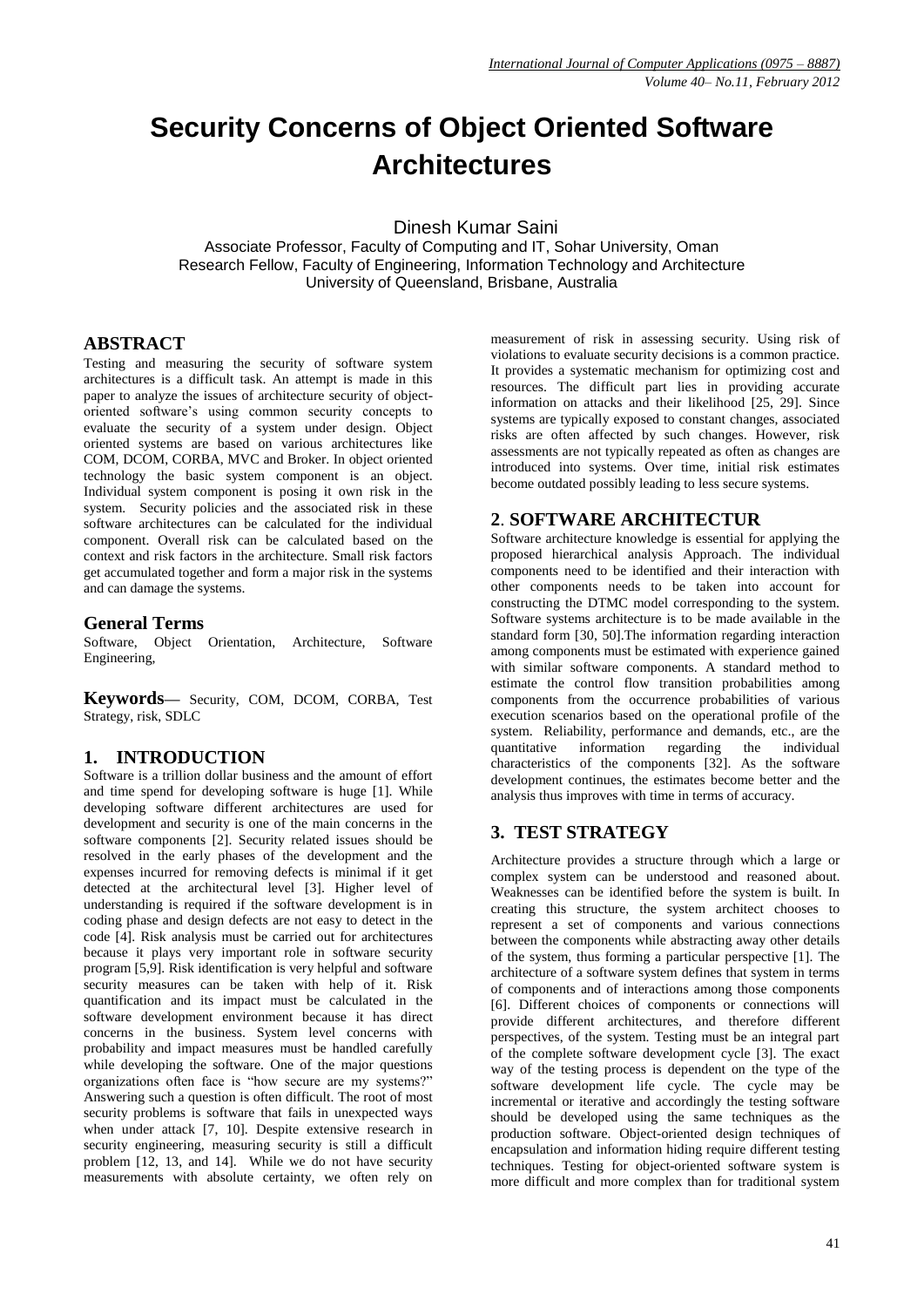life cycle [44, 45]. Certain areas of the code are "unreachable" due to the information hiding techniques available in objectoriented languages. This may hinder usual testing techniques. A dedicated test class can be given special access privileges without compromising the integrity of the design. In fig.1 the different phases of Software Development Life Cycle (SDLC) are demonstrated. If we allow requirements to be changed in later phases other than Software Requirement Specification (SRS) it will means that the needs of the users of a software system may change over time, invalidating the requirements laid down in an earlier phase. In object-oriented software design the emphasis is on easy maintenance and reuse of the components [10]. Software quality attributes like correctness, robustness, extensibility, and compatibility must also be addressed during design.



The primary focus of testing at the design phase is integration The primary focus of testing at the design phase is integration<br>testing. Integration testing is the systematic composition of components into sub-systems and systems [11]. Tests ensure the consistency of component interfaces and whether the components pass data and control correctly, which results in successful integration of dependent components [44]. Integration testing requires that functional or black box testing and structural or white box testing be applied intermittently as necessary to isolate component functions and determine correct behavior of integrated units [45]. Specialized testing tools test drivers and stubs are needed to isolate components and test separate components as they are integrated. Figure 1 describes all the stages of object oriented software stating from SRS to maintenance. Key process areas of software quality with software architectures and design mythologies are described in the figure1. Error or bug can appear any time from SRS to maintenance even when the system is in the operation. Object oriented approach is modular in nature so it helps in easy maintenance and correction of bugs.

# **4. TESTING OBJECT ORIENTED SYSTESM**

Software testing techniques have evolved over the years and in order to handle the unique testing issues of the object oriented software, the conventional software testing techniques need to be adapted and new ones need to be developed [26,27]. The architecture of the object-oriented software differs from the conventional software architecture. Features like encapsulation, inheritance, polymorphism and reusability are unique to object oriented software. Thereby, some issues involved in the testing of the object-oriented software are different from the testing issues of the conventional software. The key advantage of the objectoriented paradigm is that it provides a uniform structure for all components in the form of a procedural interface [12]. Class is the focus of unit testing in object-oriented software. Resolution of relationships at runtime due to dynamic binding complicates testing. Moreover, the paradigm shift from the waterfall model of software development to the iterative and incremental style of software development has resulted in object-oriented software testing being iterative and incremental in nature. A bug may appear anywhere in the code. The object oriented class methodology helps to detect bugs by providing for both compile-time and run-time type checking of pointers (handles) to class objects. This run-time type checking catches a lot of bugs since invalid object handles (the cause of a lot of bugs) are automatically detected and reported. For better performance of the system the programming language must avoid the memory leakage problem [43, 49]. A memory leak is an error in a program's dynamic store allocation logic that causes it to fail to reclaim discarded memory. That is, objects that are no longer required are not reclaimed. Unexpectedly large numbers of such instances may suggest a memory leak. A memory leak, if severe, can lead to the collapse of the application due to its running out of memory [22, 23]. Memory leaks are caused by objects that continue to hold references to other objects, thus preventing garbage collection from reclaiming the held objects. The Object References table can be used to help identify such references.

#### **5. OBJECT ORIENTED SOFTWARE ARCHITECTURE**

Object oriented systems may be based on following architectures:

#### **5.1 Component Object Model (COM)**

COM has application-programming interface (API) which supports for the creation of components for use in integrating custom applications. COM has diverse components to interact while designing the API. However, in order to interact,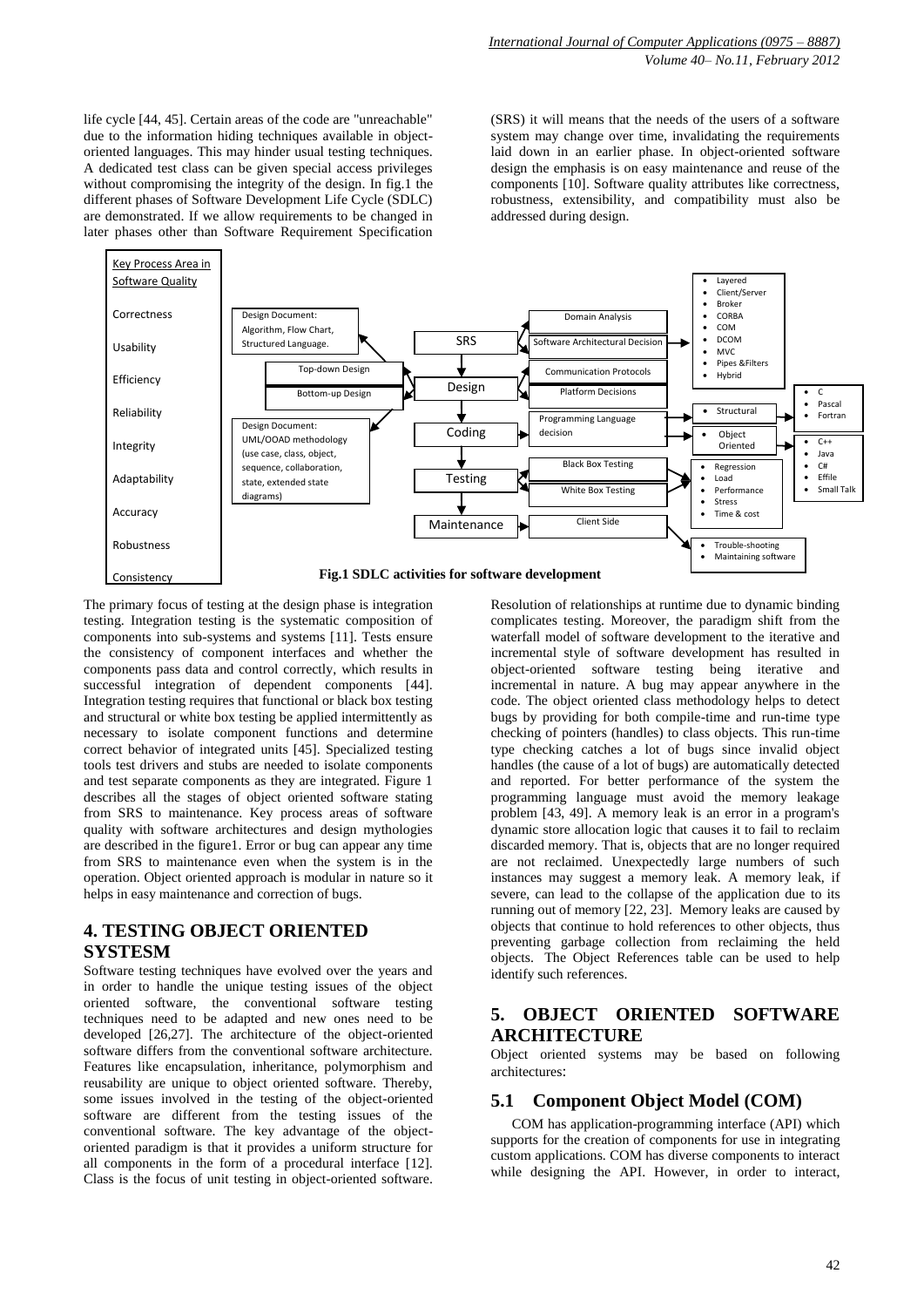components must adhere to a binary structure specified by Microsoft. As long as components adhere to this binary structure, components written in different languages can interoperate.

#### **5.2. Distributed COM (DCOM)**

DCOM is an extension to COM that allows network-based component interaction. While COM processes can run on the same machine but in different address spaces, the DCOM extension allows processes to be spread across a network. With DCOM, components operating on a variety of platforms can interact, as long as DCOM is available within the environment. To get a secure COM/DCOM architecture component-level testing is important [13]. Three types of properties should be included in a comprehensive component specification from which the functional test cases can be built. Individual *operations* are specified in terms of constraints on their inputs and outputs. These are expressed as pre and postconditions. The *state* of the object is constrained by an invariant that specifies limits on each of the attributes of the object. Objects protocols which are specified in the state transition diagram define the specific sequence of operations and it should be cheeked correctly, security concerns should be addressed. Object interaction diagram which models interaction between methods and attributes should be well documented so that it should have any security flow.

Methods which implement component operation and component attributes must be handled properly so that interaction happens properly.

#### **5.3 Common Object Request Broker Architecture (CORBA)**

Object Management Group (OMG) provides CORBA architecture which allows objects to communicate with other objects and each other irrespective of their location in the network or in the internet [18]. It support multi-tier client server distributed objects approach and data processing require processing additional processing in another computer to require completing the transaction. Objects get a platform which is transparent from location point of view and sharing point of view, because it shares resources. Bugs or errors must be tested before the object or component is integrated into the distributed system, it must be tested in isolation to find and remove the bugs or errors [15]. It is done with unit testing, integration testing [16]. All the ambiguities and inconsistencies must be found out before the implementation of the interface specification [17].

#### **5.4Model-View-Controller (MVC)**

Application's data model, user interface, and control logic are separated in three distinct components in MVC; modifications to one component can be made with minimal impact to the others in the MVC. [15].

MVC have three main classes Model, View and Control, which is needed to build an application.

- 1) *Model*: It is in the domain layer and the domainspecific representation of the information on which the application operates. Domain logic adds meaning to raw data.
- 2) *View*: Renders the model into a form suitable for interaction, typically a user interface element. MVC is often seen in web applications, where the view is the HTML page and the code which gathers dynamic data for the page.
- 3) *Controller*: it involves user actions, and invokes changes on the model and perhaps the view.

Data get stored by applications which use a persistent storage mechanism. There is no specific mention for data access layer in MVC because it is understood to be underneath or encapsulated by the Model itself. MVC components are highly interdependent in terms of interface component and this makes very difficult to test MVC. It is very complex to test such component and it requires complex setup to test these components. Separation of concerns is architecture driven and MVC support separation in displaying, updating data and storage and all of them should be tested individually with its own concerns. Frameworks that support user interface and interdependencies are very difficult to test; it requires error prone manual testing and some sort of simulations which simulate user's actions. MVC separates presentation logic and reduction in the number of user interface test cases.

#### **6. SECURITY CONCERNS**

Software security concerns are emerging from the first stage of software development even before deciding the particular architecture for the problem domain. All most all the wellknown security system Architectures and models, like including Common Object Request Broker Architecture, EJB, COM and DCOM, are considering security as the main issue in the software architecture Since COM/DCOM components have access to a version of the Microsoft Windows API, "bad actors" can potentially damage the user's computing environment. In order to address this problem, Microsoft employs "Authenticode" which uses public key encryption to digitally sign components. Independent certification authorities such as VeriSign issue digital certificates to verify the identity of the source of the component. However, even certified code can contain instructions that accidentally, or even maliciously, compromise the user's environment [42]. Various security threats are present to CORBA like masquerading (attacker pretends to be an authorized user of a system), spoofing and eavesdropping. Besides these integrity violations like trapdoor and viruses can cause problem. Denial of service (because of Flooding), Security of communication between objects, which is often over insecure lower layer communications also pose threat to security.

#### **7. SECURITY RSIK ANALYSIS**

We use the term risk analysis to refer to the activity of identifying and ranking risks at some particular stage in the software development lifecycle. Risk analysis is particularly popular when applied to architecture and design-level artifacts [16]. A majority of risk analysis process descriptions emphasize that risk identification, ranking, and mitigation is a continuous process and not simply a single step to be completed at one stage of the development lifecycle. Risk analysis results and risk categories thus drive both into requirements (early in the lifecycle) and into testing (where risk results can be used to define and plan particular tests) [33, 34].

A prototypical architectural risk analysis approach involves several major activities that often include a number of basic sub steps:-

Learn as much as possible about the target of analysis [35].

- Read and understand the specifications, architecture documents, and other design materials.
- $\triangleright$  Play with the software (if it exists in executable form).
- Discuss and brainstorm about the target with a group.
- > Determine system boundary and data sensitivity/criticality.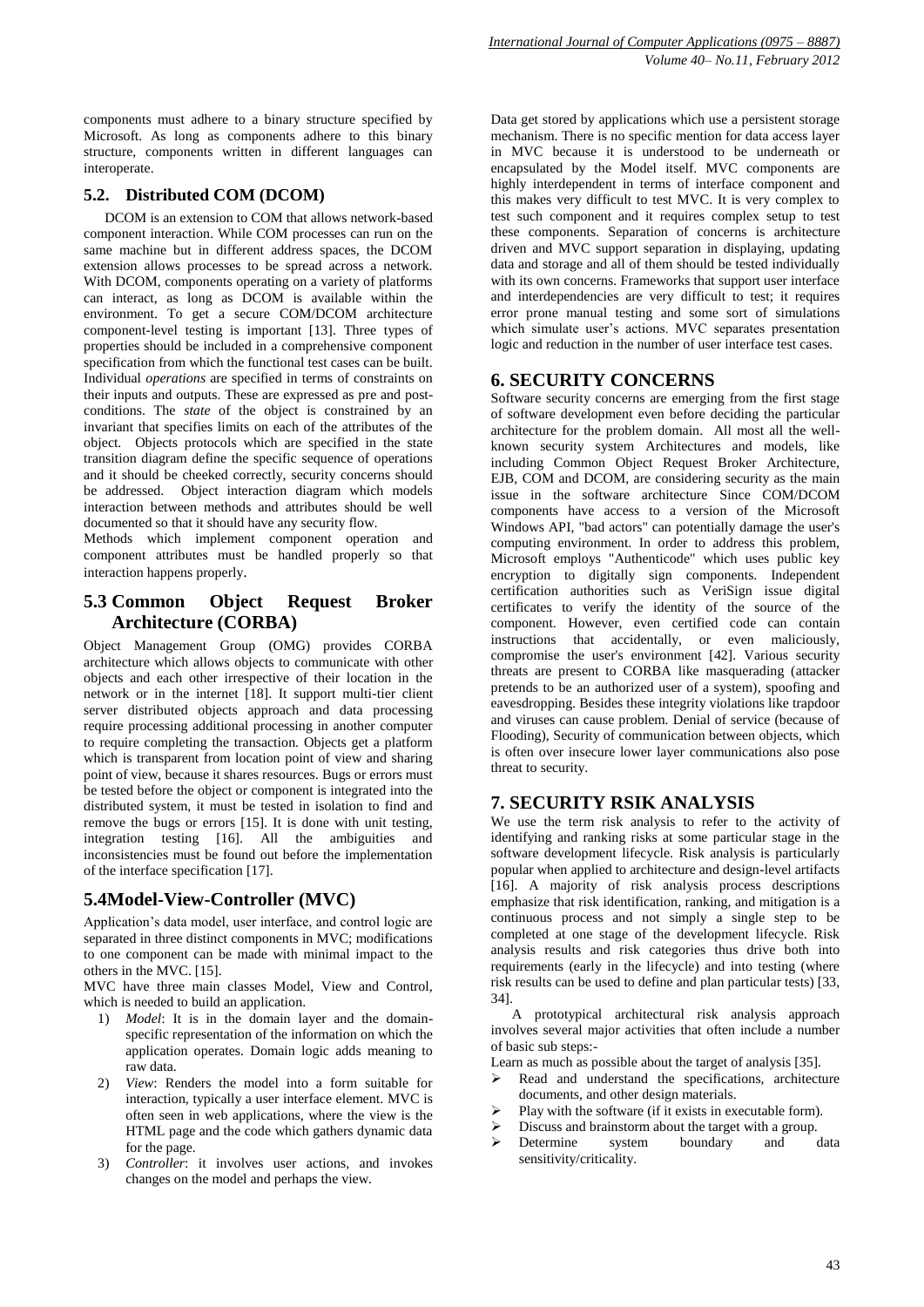- *International Journal of Computer Applications (0975 – 8887) Volume 40– No.11, February 2012*
- $\triangleright$  Study the code and other software artifacts (including the use of code analysis tools).
- Identify threats and agree on relevant sources of attack. Discuss security issues surrounding the software [37, 39].
- $\triangleright$  Argue about how the product works and determine areas
- of disagreement or ambiguity.
- Identify possible vulnerabilities, sometimes making use of tools or lists of common vulnerabilities.
- Map out exploits and begin to discuss possible fixes.
- Gain understanding of current and planned security control[s.](javascript:popUp()
- Determine probability of compromise.
	- Map out attack scenarios for exploits of vulnerabilities.
	- $\triangleright$  Balance controls against threat capacity to determine likelihood.
	- Perform impact analysis.
	- Determine impacts on assets and business goals.
	- $\triangleright$  Consider impacts on the security posture.
	- Rank risks.
	- Develop a mitigation strategy.
	- Recommend countermeasures to mitigate risks.
	- Report findings.
	- $\triangleright$  Carefully describe the major and minor risks, with attention to impacts.
	- $\triangleright$  Provide basic information regarding where to spend limited mitigation resources.

During the process of architectural risk analysis, we follow basic steps. Risk management is in some sense fractal. In other words, the entire continuous, ongoing process can be applied at several different levels [40, 41]. The primary level is the project level. Each stage of the validation loop clearly must have some representation during a complete development effort in order for risk management to be effective. Another level is the software lifecycle artifact level. The validation loop will most likely have a representation given requirements, design, architecture, test plans, and so on [48]. The validation loop will have a representation during both requirements analysis and use case analysis. Thus we need economic models of software that take into account costs, benefits, and risks.

# **8. COST BENEFIT ANALYSIS**

Architecture selection and analysis is done with cost benefit analysis and it helps in determining the economic aspects of the software. Cost Benefit Analysis Methods (CBAM) helps in determining the suitability of the software architecture for the problem and solution domain in the software environment [21]. CBAM has many stages and each stage is examined in detail and then implemented so that the cost of the software development can be justified.

The steps of CABM is described in details which helps in evaluating the economic aspect of the architecture, the steps are given below

1. Particular scenarios are chosen and architectural strategies are taken into account for the given aspect.

2. Assess Quality Assurance benefits

3. The architectural strategies' advantages and benefits is quantified.

4. Quantify the architectural strategies' costs and schedule implications

5. Calculate desirability for the architecture

6. Make decisions and evaluate

While choosing the scenario of the concern system security and architectural strategies for the same is considered and are designed that address these scenarios. Architectural strategy should be chosen for the particular scenario like for example, if there were a scenario that called for increased availability, then a particular architectural strategy should be chosen which adds some redundancy and a failover capability to the system [24]. Quality Assurance and quantify the architectural strategies, it elicits benefit information from the relevant stakeholders: Quality Assurance which benefits from business implications and systems conditions (who, presumably, best understand the business implications of changing how the system operates and performs); [47], it helps the architectural strategy. Benefits from the architects (who, presumably, best understand the degree to which a strategy will, in fact, achieve a desired level of a quality attribute) [4]. In the fourth step, Quantify the architectural strategies' costs and schedule implications, it elicits cost and schedule information from the stakeholders. There is no special technique for this elicitation; it assumes that some method of estimating costs and schedule already exists within the organization to achieve it. Based on these elicited values, calculation for desirability for the architecture is carried out. A desirability metric (a ratio of benefit divided by cost) for each architectural strategy is carried out. The inherent uncertainty in each of these values, which aids in the final step, making decisions can also be calculated. The above six steps, helps to calculate the elicited values as a basis for a rational decision making process—one that includes not only the technical measures of an architectural strategy but also business measures that determine whether a particular change to the system will provide a sufficiently high return on investment (ROI) and Suitability.

# **9. ARCHITECTURE SECURITY MODEL**

Security is not easy to build at component level in the software and Architecture Security Model, which is supposed to provide a means for eliciting, categorizing, and prioritizing security requirements for information technology systems and applications, should have to embed the security needs at the architecture level itself [25]. The focus of this methodology seeks to build security concepts into the early stages of the development lifecycle. The model may also be useful for documenting and analyzing the security aspects of fielded systems, and could be used to steer future improvements and modifications to these systems. Fig.2 shows the model used for design of software architecture. This model is elaborated to develop the Architecture Security Model [28]. The various steps of this model are:



**Fig.2 Architecture Design Model**

a. **Software:** From the beginning itself it must be clear what is needed and we need to decide what the type of software is under the development process.[30] In the software concept the input passed in this is the statement of the purpose. How it should be done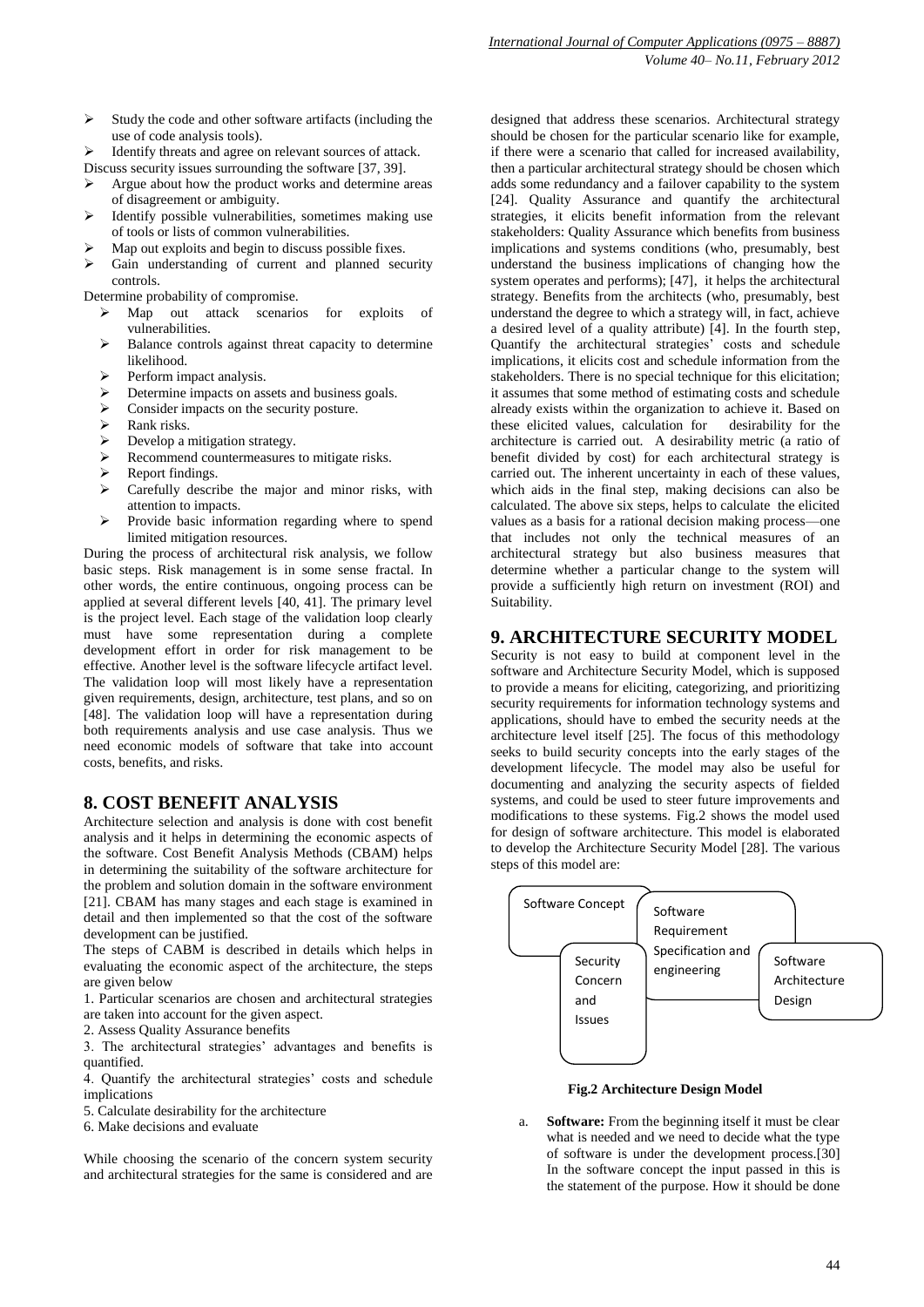is by understanding the area of the software in full detail. What is expected output of this module is types of software like system or application, Business software, Engineering/Scientific software, Embedded software, Artificial Intelligence software etc.

- b. **Software Security:** This is needed to avoid the unnecessary ambiguous stuff from the security definitions. This step avoids ambiguity in security definitions [31]. The input to this module is candidate definitions and standards and this applies to all types of the software. The methodology adopted for this module is formal structured interviews and forming the focus groups and standards for access of data and sources. After whole process of interviews and focus groups what is expected output is agreed definitions of the standards and security aspects.
- *c.* **Organizational Security Goals:** It's important to identify ideas of security goals of the organization because each organization has its own security requirement and while deciding he architecture for the systems this must be also taken into consideration[32]. Input to this module is: Definitions, candidate goals, business drivers, policies and procedures. Methodology used for deciding the organizational goals is facilitated work session, surveys, interviews in the organization. The expected output is security goals required for the specific organization.
- d. **Requirements elicitation Process:** These are required to address problem of scope, of understanding and problem of volatility. While carrying out the requirement elicitation the desired input to this module is definitions, goals, candidate techniques, organizational style, culture, level of security needed, cost benefit analysis etc. How it is carried out is by organizing work sessions. The expected output is Selected elicitation techniques and requirement which are not needed while designing the system.
- e. **Developing system artifacts:** This module is required to support elicitation techniques. The expected input to this module is elected elicitation techniques, potential artifacts, threat models, attack patterns. The method used is again by working sessions while finalizing the system artifacts. The desired output is scenarios, misuse cases, models, templates and other important aspect of the system.
- f. **Elicit security requirements:** Elicit the requirements using the techniques selected in step 4 and the support of the artifacts developed in step 5. How it is done is by selected techniques and artifacts. Technique used is by carrying out interviews, surveys, model-based analysis, safety analysis, checklists, lists of reusable requirements types, document reviews. The expected output of this module is initial shape of safety and security requirements of the system under the design.
- g. **Requirements Categorization:** Categorize the requirements and assess whether they are really requirements or other kinds of constraints. The input given in this module is Initial requirements and architecture. Methods used are by organizing work session using a standard set of categories of the requirement and systems specifications. The

expected output is well defined categorized requirements.

- h. **Prioritization of the requirements:** Select a method for prioritizing requirements and go through the prioritization process. Deciding the priority of the requirement is also very critical issue in the system design and architectural specification of the particular requirement also plays important role. The input given to this module is categorized requirements. Methods used for prioritization are the methods such as Triage, Win-Win, etc. The expected output of this module is prioritized requirements
- **Perform risk assessment:** Risk is very vital in the software systems and it is always required to perform a risk assessment activity. There is a wide variety of choices. Input to this module is categorized requirements and targeted operational environment. Methods used for assessing is risk assessment method, analysis of anticipated risk against organizational risk tolerance. The expected output of the system is risk assessment results, added mitigation requirements to bring exposure into acceptable level in the systems.
- j. **Requirements inspection:** Finally the requirements must be inspected using a standard inspection or review process to ensure that they are consistent, complete, and testable, and can be achieved or not. Methods used are prioritized requirements, candidate formal inspection techniques, which are used for formal inspection. The methods used for the inspection is inspection method such as Fagan, peer reviews, etc. The expected output is initial selected requirements, documentation of decisionmaking process and rationale. After all the process adopted in engineering the requirement and risk the rational for security can be established while designing the software.

Each step describes the necessary inputs, the recommended participants and methods to be followed, and the step's final output. The output from each step then flows to the sequential steps that follow. The participants for each step vary depending on the organization under study. Generally, a requirements engineer is tasked with each step, and should consider the input of all relevant stakeholders with respect to the environment of the organization and the study [19,20]. It begins when an organization agrees upon a common base that will serve the methodology to follow. The first task for the organization is to agree upon a common set of security definitions, followed by the definition of organizational security goals. Once the organization has defined a common ground, it can begin to transform its ideas about security goals into actionable security requirements deliverable. Next, the organization chooses from various elicitation techniques, and then can begin documenting important functional information in order to develop artifacts (such as network maps and diagrams, attack tree diagrams, and use and misuse cases). These artifacts are then used to develop initial requirements, which are subsequently categorized to meet the needs of the organization's business goals. Risk assessment allows for the organization to discover how the combination of impact and likelihood of various threats affect the organization's risk tolerance with regard to each categorized requirement. Following this prioritization, a final list of requirements is produced and is inspected by all relevant stakeholders. The final output of this model is a security requirements document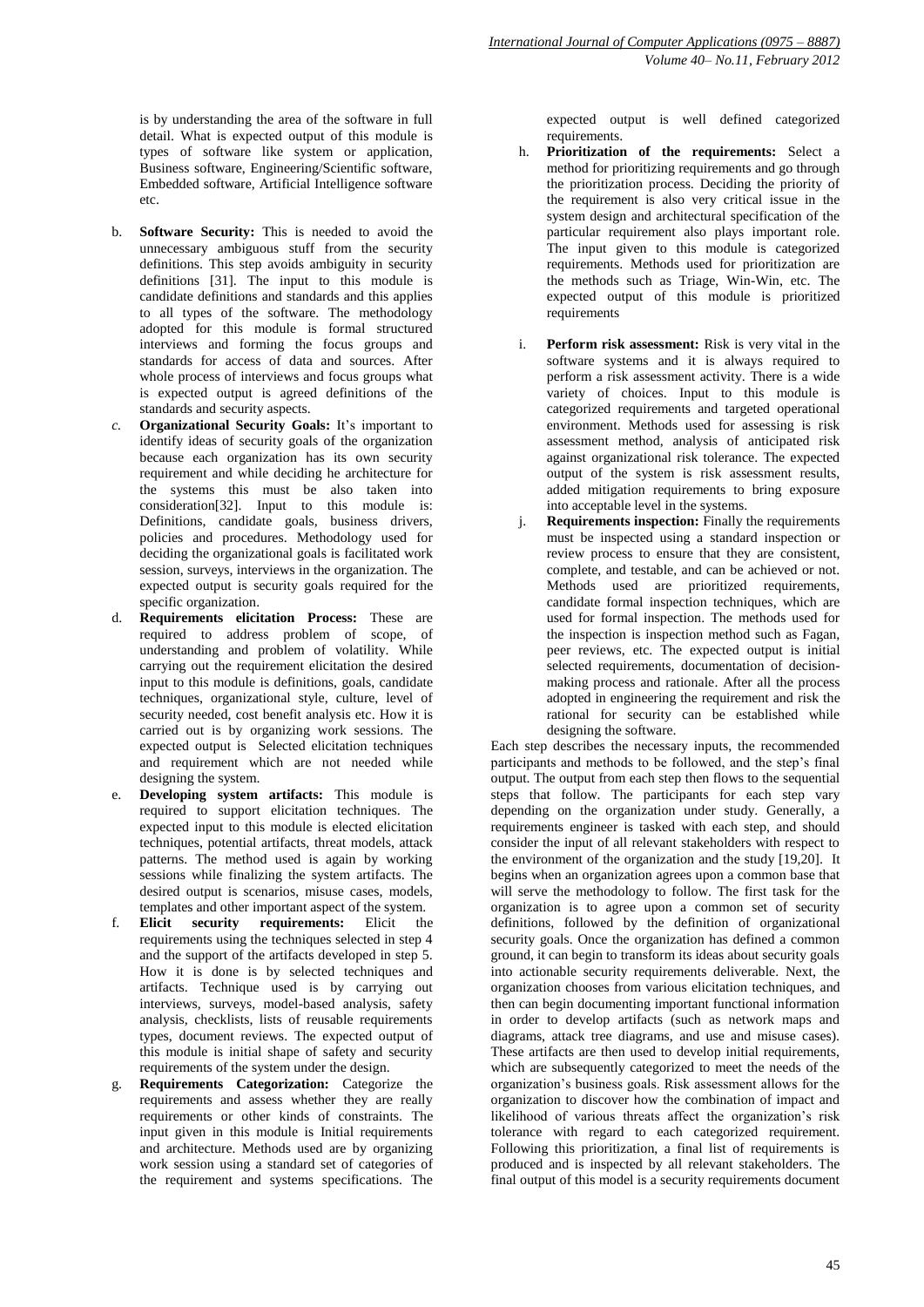that is designed to satisfy the security goals of the organization [50].

Static analysis approach for the security can also be adopted like ESP, which is a large scale property verification approach, model checkers like SLAM and BLAST which examines program safety and security parameters and some other light weights like Find Bugs can also be used.

#### **10. CONCLUSION**

Security issues of the software architectures are discussed in the detail. All the software architectures used for developing the software is discussed in the paper. Security for software architecture is essentially required as it removes loopholes from the system and this can be done by risk analysis. In this approach, business goals determine risks, risks drive methods, methods yield measurement; measurement drives decision support, and decision support drives rework and application quality. We used common concepts in security engineering to create a model for security assessment. The model is based on risk, the most widely accepted form of security measurement. Our approach emphasizes that every part of the system carries a risk, no matter how small. Software components, people and communication channels present security risks. Only a comprehensive analysis of all of them would provide realistic conclusions on the security of a system. Security requirements of the system should be finalized in the architecture design step itself.

## **11. FUTURE RESEARCH WORK**

The architectural specifications must be tested well before the selection of the architecture so the test bed for the same and the test cases must be written for the same. Empirical result and claims can be established for the security claims which are not done in the current paper.

## **12. ACKNOWLEDGEMENT**

The Author is very thankful to the reviewers for giving important feed for the manuscript. Author would also like to thank Sohar University and University of Queensland for their support and encouragement.

## **13. REFERENCE**

- [1] Dinesh Kumar Saini, Lingaraj A. Hadimani and Nirmal Gupta "Software Testing Approach for Detection and Correction of Design Defects in Object Oriented Software" Journal of Computing, Volume 3, Issue 4, April 2011, ISSN 2151-9617, Page No. 44-50.
- [2] R. Allen, D. Garlan, "A Formal Basis for Architectural Connection" ACM Trans. Software. Engineering. Methodology, 1997. 6(3): pp. 213-249
- [3] D. Garlan and M. Shaw, "An introduction to software architecture", Advances in Software Engineering and Knowledge Engineering*,* edited by V. Ambriola and G. Tortora, World Scientific Publishing Company, 1993.
- [4] D. Gelperin, B.Hetzel,"The growth of software testing" Commun. ACM 31(6), Jun. 1988, pp.687-695
- [5] G. McGraw, "Managing Software Security Risks", IEEE Computer, 35(4), March 2002, pp. 99–101.
- [6] Dinesh Kumar Saini and Hemraj Saini "Proactive Cyber Defense and Reconfigurable Framework for Cyber Security" International Review on computer and

Software (IRCOS) Vol.2. No.2. March 2007, Pages 89- 98. ITALY

- [7] M. Shaw, R. DeLine, D.V. Klein, T.L. Ross, D.M. Young, G. Zelesnik, "Abstractions for Software Architecture and Tools to Support Them", IEEE Transactions on Sqftware Engineering, 21(4), April 1995, pp.314-335.
- [8] K.S.Hoo, J.W.Sudbury, J.R.Jaquith, 'Tangible ROI Through Secure Software Engineering", Secure Business Quarterly: Special Issue on Return on Security Investment, 1(2), A publication of @stake, 2001.
- [9] D.Verdon, G.McGraw, "Risk Analysis in Software Design", IEEE Security & Privacy, July/August 2004, pp.32-37.
- [10] Dinesh Kumar Saini and Nirmal Gupta "Fault Detection Effectiveness in GUI Components of Java Environment through Smoke Test", Journal of Information Technology, ISSN 0973-2896 Vol.3, issue3, 7-17 September 2007.
- [11] H.Y.Chen, "The design and implementation of a prototype for data flow analysis at the methodlevel of object-oriented testing", Proceedings of the 2002 IEEE International Conference on Systems, Man, and Cybernetics (SMC 2002), IEEE Computer Society Press, Los Alamitos, California, 2002, pages 140–145.
- [12] Dinesh Kumar Saini and Nirmal Gupta "Class Level Test Case Generation in Object Oriented Software Testing, International Journal of Information Technology and Web Engineering, (IJITWE) Vol. 3, Issue 2, pp. 19-26 pages, march 2008. USA
- [13] Dinesh Kumar Saini and Hemraj Saini "VAIN: A Stochastic Model for Dynamics of Malicious Objects", the ICFAI Journal of Systems Management, Vol.6, No1, pp. 14- 28, February 2008. INDIA
- [14] Hemraj Saini and Dinesh Kumar Saini "Malicious Object dynamics in the presence of Anti Malicious Software" European Journal of Scientific Research ISSN 1450- 216X Vol.18 No.3 (2007), pp.491-499 © Euro Journals Publishing, Inc. 2007 http://www.eurojournals.com/ejsr.htm EUROPE
- [15] P.C.Jorgensen and C.Erickson, "Object-oriented integration testing", Commun. ACM, 37(9), Sep. 1994, pp.30-38.
- [16] M.Kolling,J.Rosenberg,"Support for object-oriented testing", Proceedings of the Technology of Object-Oriented Languages and systems, 23-26 Nov. 1998, IEEE Computer Society, Washington, pp.204 - 215.
- [17] Y.M. Wang, O.P. Damani, and W.J. Lee,"Reliability and Availability Issues in Distributed Component Object Model (DCOM)", Proceedings of International Workshop on Community Networking", May 1997, IEEE Computer Society, Washington, pp.59-63.
- [18] F.J.Hauck, R.Kapitza, H.P.Reiser, A.I.Schmied,"A flexible and extensible object middleware: CORBA and beyond", Proceedings of the 5th international Workshop on Software Engineering and Middleware (Lisbon, Portugal, September 05-06,2005), ACM Press, New York, NY, pp.69-75.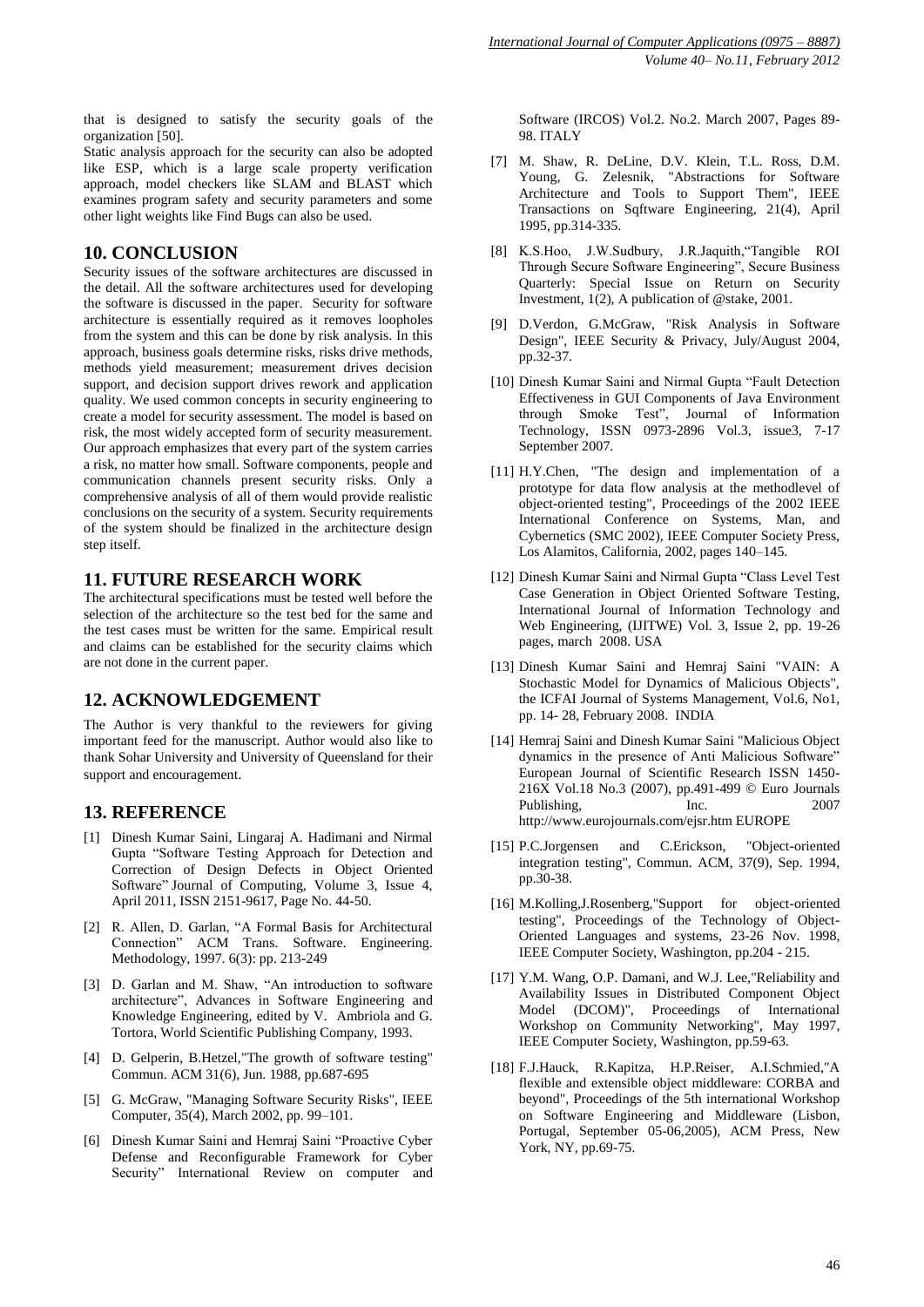- [19] M.Veit, S.Herrmann,"Model-view-controller and object teams: a perfect match of paradigms", Proceedings of the 2nd international Conference on Aspect-Oriented Software Development (Boston, Massachusetts, March 17 - 21, 2003), ACM Press, New York, NY, pp.140-149.
- [20] L.Rosenberg, R.Stapko, A. Gallo,"Risk-based object oriented testing", Twenty-Fourth Annual Software Engineering Workshop, NASA, Software Engineering Laboratory, December 1999.
- [21] T.M.Khoshgoftaar, E.B.Allen, W.D.Jones, J.P.Hudepohl,"Cost-Benefit Analysis of Software Quality Models", Software Quality Control 9(1) (Jan. 2001),Kluwer Academic Publishers, Manufactured in The Netherlands, pp.9-30.
- [22] S.A.Butler,"Security attribute evaluation method: a costbenefit approach", Proceedings of the 24rd International Conference on Software Engineering, ICSE 2002, IEEE Computer Society, Washington, pp.232-240.
- [23] Dinesh Kumar Saini, Jabar H. Yousif, and Wail M. Omar "Enhanced Inquiry Method for Malicious Object" Identification" ACM SIGSOFT Volume 34 Number 3 May 2009, ISSN: 0163-5948, USA.
- [24] Wail M.Omar, Dinesh K. Saini and Mustafa Hassan ―Credibility Of Digital Content in a Healthcare Collaborative Community" Software Tools and Algorithms for Biological Systems in book series "Advances in Experimental Medicine and Biology, AEMB" Springer, Volume 696, Part 8, Page No. 717- 724, DOI: 10.1007/978-1-4419-7046-6\_73,
- [25] Dinesh Kumar Saini "Sense the Future" Campus Volume 1- Issue 11, Page No14-17, February 2011.
- [26] Dinesh Kumar Saini and Moinuddin Ahmad "Modeling of Object Oriented Software Testing Cost" The 2011 International Conference on Software Engineering Research and Practice (SERP'11), World Congress in computer Science and Engineering, July 18-21, 2011, Las Vegas, USA. Pp. 333-339.
- [27] Dinesh Kumar Saini and Moinuddin Ahmad "Enhanced Software Quality Economics for Defect Detection Techniques Using Failure Prediction" The 2011 International Conference on Software Engineering Research and Practice (SERP'11) World Congress in computer Science and Engineering July 18-21, 2011, Las Vegas, USA, PP. 346-351.
- [28] Nr.Mead, V.Viswanathen, Deepa, et.al "Incorporating" Security Quality Requirements Engineering (SQUARE) to Standard Life-Cycle Models, Technical notes CMU, 2008.
- [29] S L Saini, Dinesh Kumar Saini, and Jabar H. Yousif ―Cloud Computing and Enterprise Resource Planning Systems" The 2011 International Conference of Manufacturing Engineering and Engineering Management (ICMEEM-2011), World Congress in Engineering, July 6-9th London UK, PP.681-686.
- [30] Dinesh Kumar Saini and Raj Kumar Somani "Malicious objects propagation dynamics in the network", International Conference on Emerging Trends in Networks and Computer Communications (ETNCC), 2011, Digital Object Identifier: 10.1109/ETNCC.2011.5958484, Publication Year: 2011 , Page(s):  $47 - 51$ .
- [31] Dinesh Kumar Saini, Lingaraj A Hadimani, Poonam V Vaidya and Sanad Al Maskari "Software Quality Model Six Sigma Initiatives" The 2011 International Conference of Computer Science and Engineering (ICCSE-2011), World Congress in Engineering, July 6- 9th London UK, PP. 1226-1231.
- [32] Dinesh Kumar Saini, Nebras N. Hasoon, Feras N. Hasoon and Mustafa Hasan. "Review of Query Processing in Distributed Systems", Proceedings of the INFORMATICS 2011 IADIS, International Association for Development of the Information Society, July 20-26, 2011, Rome Italy. Pp 117-123
- [33] Dinesh Kumar Saini, Sanad Al Maskari, R G Dabhade, Sandhya V Khandage and Lingaraj A. Hadimani "Broker Architecture for Quality of Service" The 2011 International Conference of Information Security and Internet Engineering, (ICISIE-2011), World Congress in Engineering, July 6-9th London UK, PP 484-490.
- [34] Lingaraj A. Hadimani, Dinesh Kumar Saini, Vaishali P Khoche and Sanad Al Maskari, "Comparison of Software and Hardware Design Tools (CASE vs. Simulators)" The 2011 International Conference of Manufacturing Engineering and Engineering Management, (ICMEEM-2011), World Congress in Engineering, July 6-9th London UK
- [35] Sanad Al Maskari, Dinesh Kumar Saini, Swati Y Raut and Lingraj A Hadimani, "Security and Vulnerability Issues in University Networks" The 2011 International Conference of Information Security and Internet Engineering (ICISIE-2011) World Congress in Engineering, July 6-9th London UK
- [36] Jabar H.Yousif, Dinesh Kumar Saini and Hassan S. Uraibi, "Artificial Intelligence in E-Leaning-Pedagogical and Cognitive Aspects" The 2011 International Conference of Computational Intelligence and Intelligent Systems (ICCIIS-201), World Congress in Engineering, July 6-9th London UK
- [37] Nitin B Raut, Jabar H. Yousif, Sanad Al Maskari, and Dinesh Kumar Saini "Cloud for Pollution Control and Global Warming" The 2011 International Conference of Information Engineering (ICIE-2011), World Congress in Engineering, July 6-9th London UK
- [38] Dinesh Kumar Saini, N.Hasson, F.Hasson, Mustafa Hassan, "Review of Query Processing in Distributed Systems‖ Informmatics-2011, IADIS International Conference Italy July 21-26 , 2011.
- [39] N.Hasson, F.Hasson, Dinesh Kumar Saini, "Generic Framework for Monitoring Air Pollution in Sohar Industrial Region", ICT, Society and Human Being-2011, IADIS International Conference Italy July 21-26, 2011.
- [40] Dinesh Kumar Saini, Sanad Al Maskari and Hemraj Saini, "Malicious Object Trafficking in the Network" IEEE IDCTA-2011, Korea, August 13-16, 201.
- [41] Dinesh Kumar Saini, Sanad Al Maskari and Lingraj Hadimani "Mathematical Modeling of Software Reusability" 3rd IEEE International Conference on Machine Learning and Computing (ICMLC,2011)Singapore, February 26-28, 2011, IEEEXplore, 978-1-4244-9253-4/11.